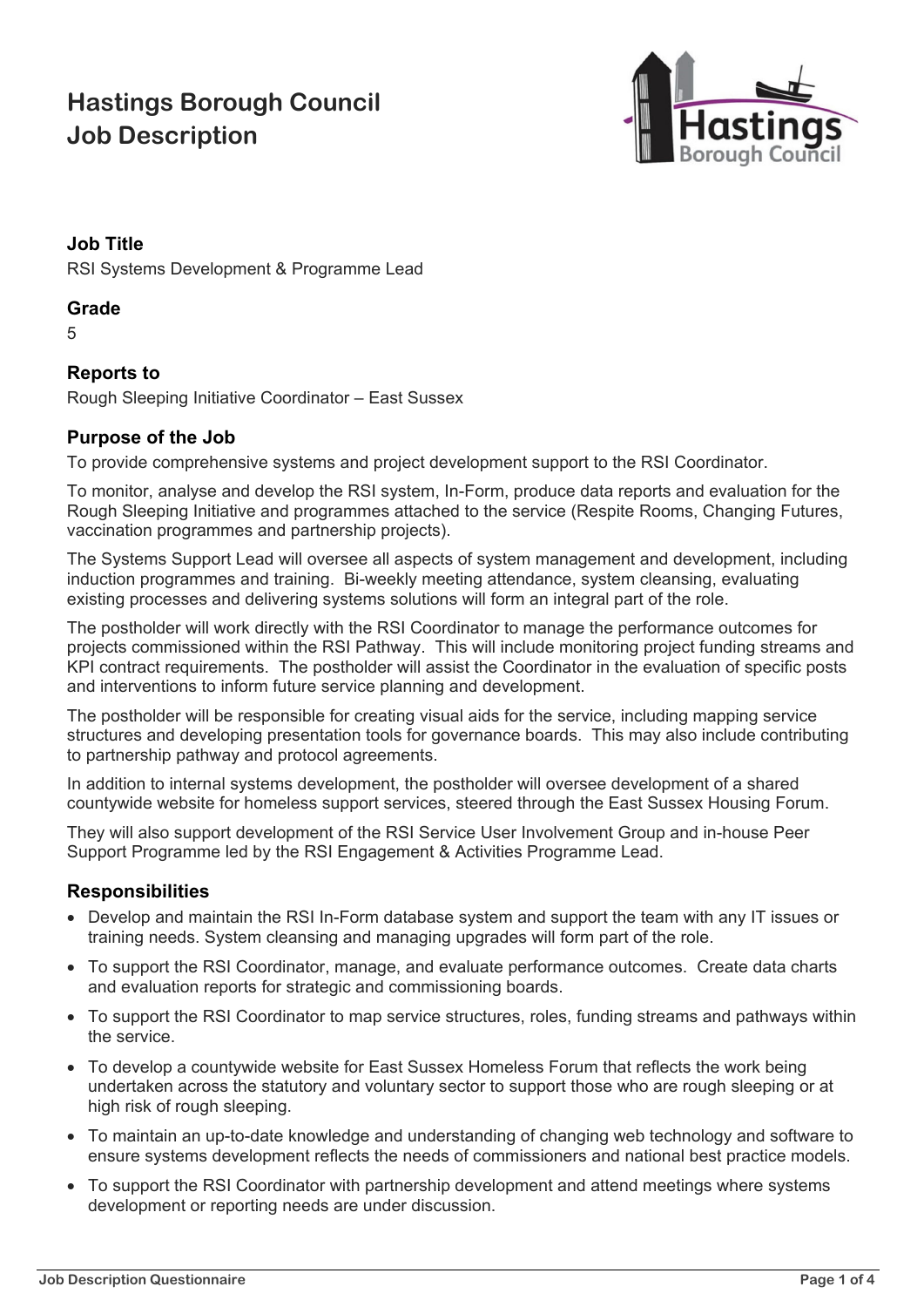- Ensure that all duties and services provided are in accordance with the Council's Equalities and Diversity policies and procedures.
- To comply with individual responsibilities, in accordance with work role for health and safety in the workplace.
- Ensure that all duties and services provided are in accordance with the Council's Child and Vulnerable Adult Protection policies and procedures.
- Undertake such other duties and tasks appropriate to the grade and character of work such as changes in information systems and new technology as may reasonably be required. Therefore, the above list of key result areas in this job description should not be regarded as exclusive or exhaustive.



# **RSI Team Structure**

# **External contact**

The postholder will be required to liaise with key members of the team and external partners on a regular basis. This will include:

- Contact with Commissioners and IT leads where systems development and reporting needs are under discussion.
- Contact with local authorities to explore, develop and if necessary, implement joint digital solutions for RSI reporting.
- Contact with external software suppliers and IT leads regarding any broader system development needs.
- Contact with Homelesslink and VS providers in relation to website content. To steer and manage the development of the website with contractors and relevant service leads.
- To support the RSI Engagement & Activities Lead with promotional material and any IT development needs relating to Service User Involvement and Peer Support Programmes being developed through the service.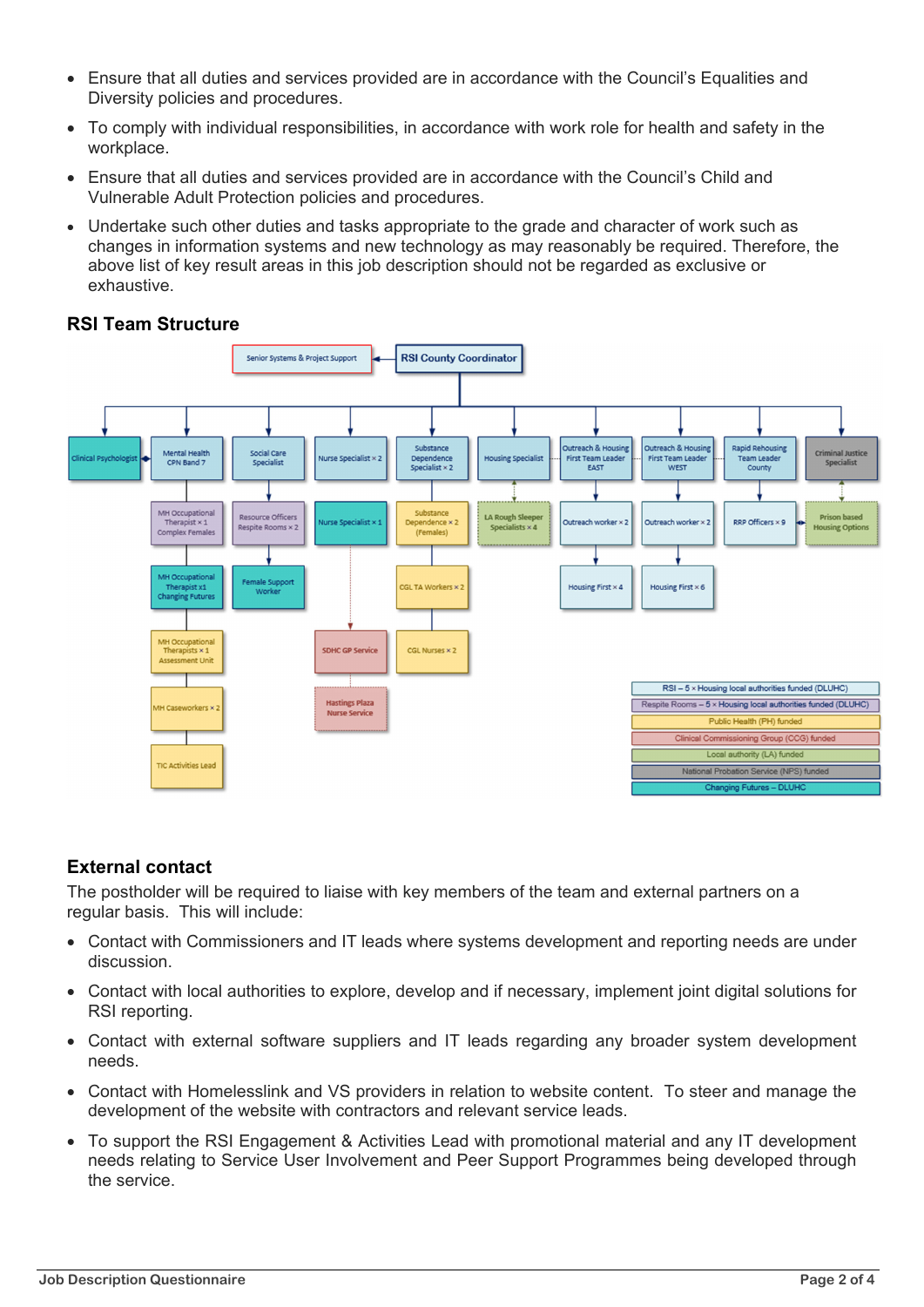# **Working conditions**

The post holder will work largely from home with flexible approach to attending Board meetings or dropin services as required.